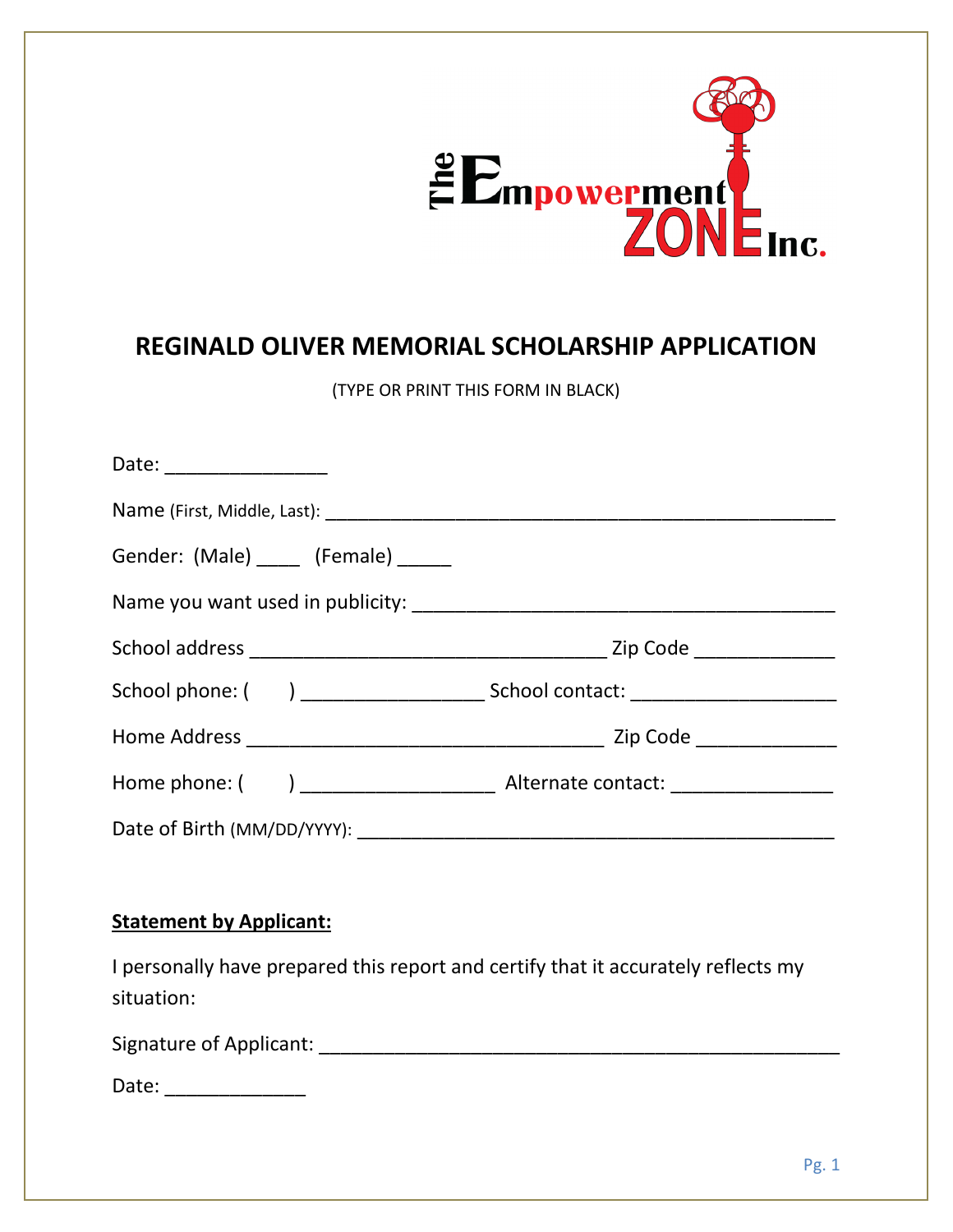# **Scholarship Deadline**

## **Applications Due: July 2, 2019 (NO EXCEPTIONS)**

**Application Criteria:**

- **Current-year high school senior**
- **Ward of the Court (FAFSA SAR Student Aid Report shows EFC proof when requested)**
- **U.S. Citizen**
- **GPA of 2.5 or higher (4.0 scale)**
- **Accepted and enrolled in 2 and/or 4 year accredited postsecondary institution in the fall term immediately following high school graduation**
- **Applicants must attach a 500 (minimum) word essay**
- **Application Deadline: July 2, 2019**
- **Return completed applications to: The Empowerment Zone, Inc. P.O. Box 6121 West Orange, NJ 07052 OR via email Deiredra@empowerment-zone.org**
- **Decision: August 2019**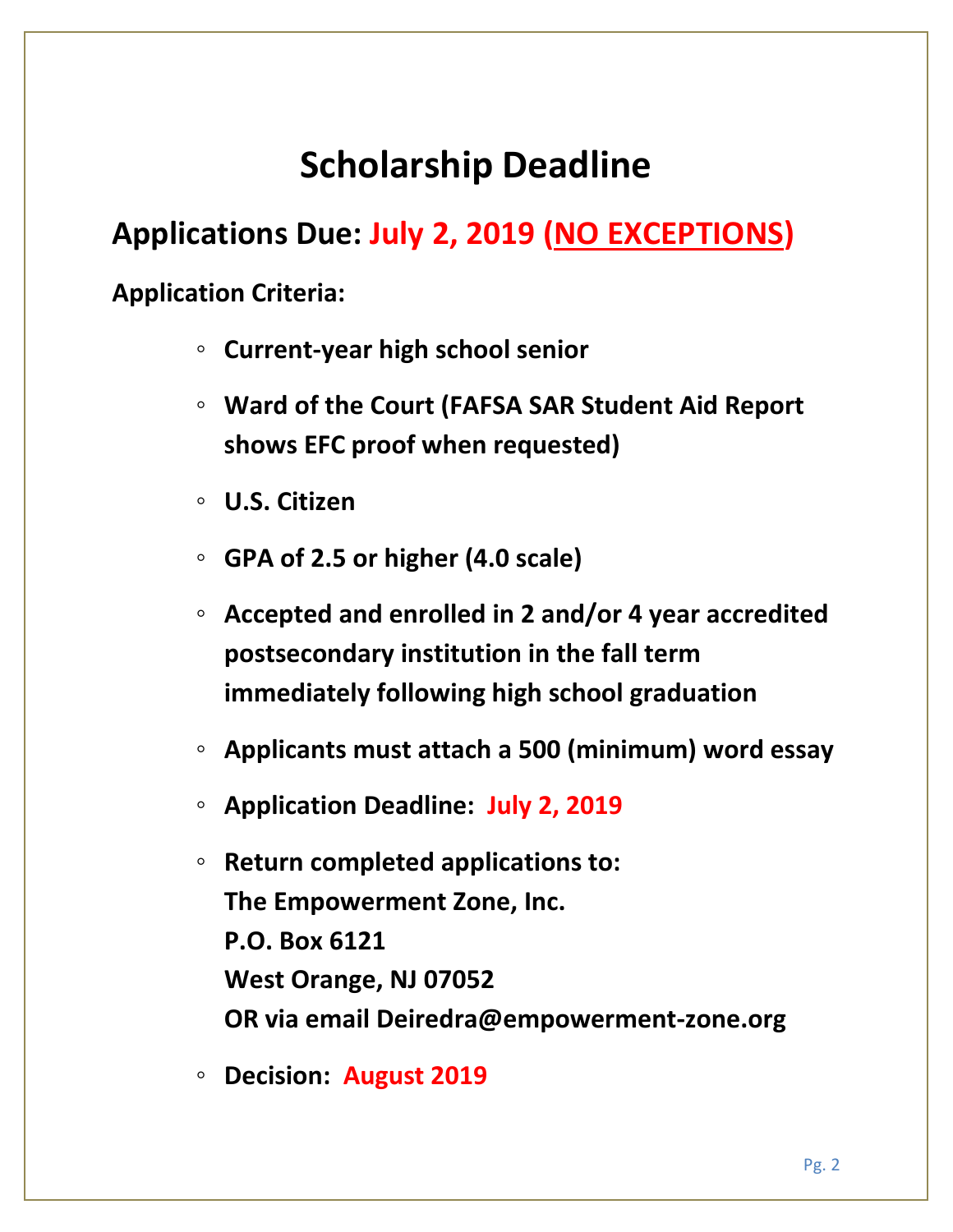| College: Number of years ____________ Major: ___________________________________ |  |                                                                                  |  |
|----------------------------------------------------------------------------------|--|----------------------------------------------------------------------------------|--|
| 1. Name & address of College or University                                       |  |                                                                                  |  |
|                                                                                  |  |                                                                                  |  |
|                                                                                  |  |                                                                                  |  |
| 2. Check one: ____High School senior ____College freshman                        |  |                                                                                  |  |
| 3. National Testing Scores:                                                      |  |                                                                                  |  |
|                                                                                  |  | SAT: ____________ Date Tested: ________ ACT: ________ Date Tested: _____________ |  |
|                                                                                  |  |                                                                                  |  |
| 4. Current High School or Undergraduate GPA out of 4.0 scale____________________ |  |                                                                                  |  |
| 5. Describe why you are pursuing a college education:                            |  |                                                                                  |  |
|                                                                                  |  |                                                                                  |  |
|                                                                                  |  |                                                                                  |  |
|                                                                                  |  |                                                                                  |  |
|                                                                                  |  |                                                                                  |  |
|                                                                                  |  |                                                                                  |  |
|                                                                                  |  |                                                                                  |  |
|                                                                                  |  |                                                                                  |  |
| 6. Outline your reasons for choosing your major field of study: ________         |  |                                                                                  |  |
|                                                                                  |  |                                                                                  |  |
|                                                                                  |  |                                                                                  |  |
|                                                                                  |  |                                                                                  |  |
|                                                                                  |  |                                                                                  |  |
|                                                                                  |  |                                                                                  |  |
|                                                                                  |  |                                                                                  |  |
|                                                                                  |  |                                                                                  |  |
|                                                                                  |  |                                                                                  |  |
|                                                                                  |  |                                                                                  |  |
|                                                                                  |  |                                                                                  |  |
|                                                                                  |  |                                                                                  |  |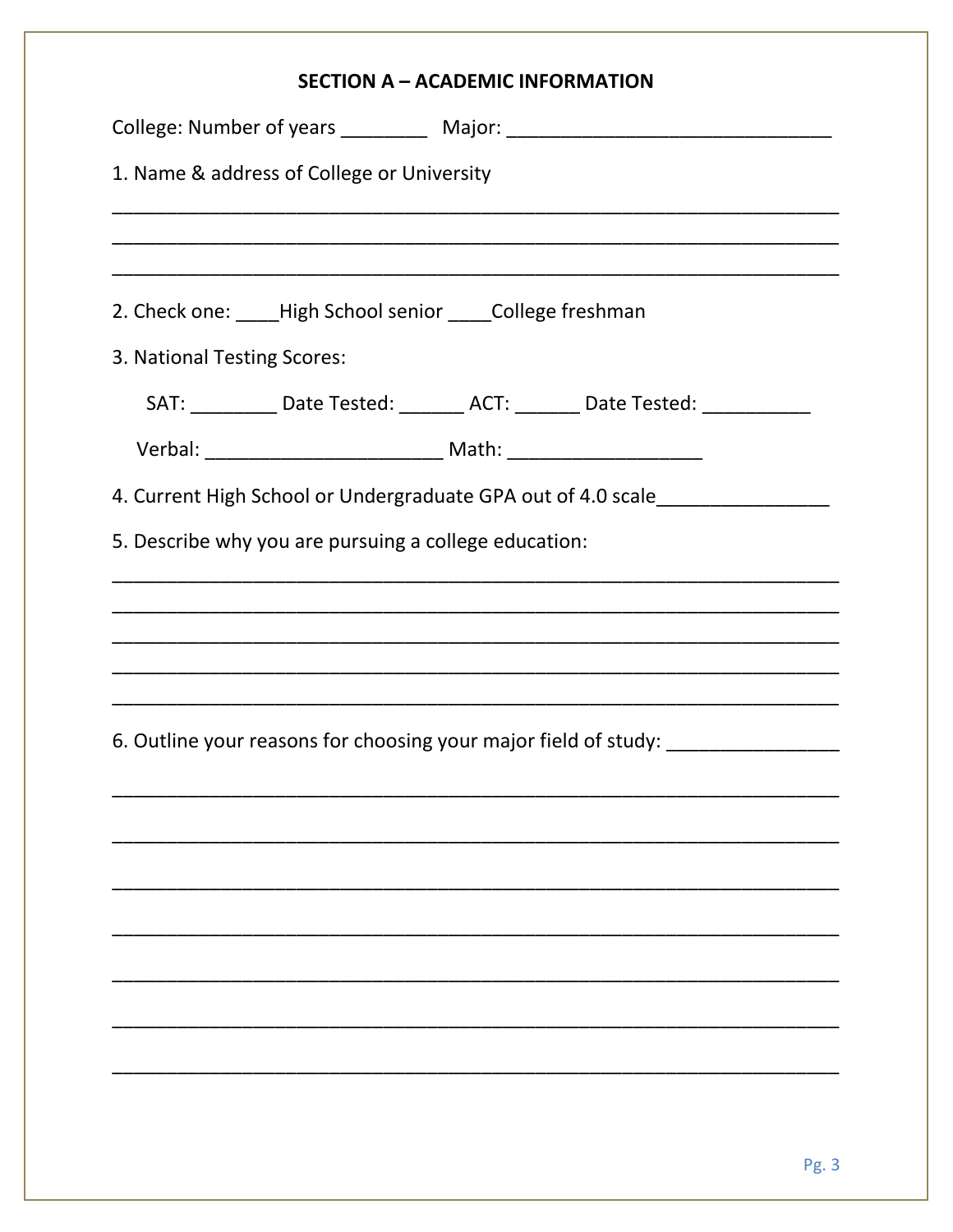#### **SECTION B – FINANCIAL INFORMATION**

1. Are you receiving educational financial aid from parents/legal guardians?

Check: Yes\_\_\_\_\_\_ No\_\_\_\_\_\_ **NOTE: If selected, all applicants must be prepared to provide a copy of FAFSA Student Aid Report (SAR) when requested.**

2. Are you now or have you ever been a ward of the court?

3. Explain your need for financial assistance. Describe how you would use

this scholarship and your plans for meeting the rest of your financial need:

\_\_\_\_\_\_\_\_\_\_\_\_\_\_\_\_\_\_\_\_\_\_\_\_\_\_\_\_\_\_\_\_\_\_\_\_\_\_\_\_\_\_\_\_\_\_\_\_\_\_\_\_\_\_\_\_\_\_\_\_\_\_\_\_\_\_\_

\_\_\_\_\_\_\_\_\_\_\_\_\_\_\_\_\_\_\_\_\_\_\_\_\_\_\_\_\_\_\_\_\_\_\_\_\_\_\_\_\_\_\_\_\_\_\_\_\_\_\_\_\_\_\_\_\_\_\_\_\_\_\_\_\_\_\_

\_\_\_\_\_\_\_\_\_\_\_\_\_\_\_\_\_\_\_\_\_\_\_\_\_\_\_\_\_\_\_\_\_\_\_\_\_\_\_\_\_\_\_\_\_\_\_\_\_\_\_\_\_\_\_\_\_\_\_\_\_\_\_\_\_\_\_

\_\_\_\_\_\_\_\_\_\_\_\_\_\_\_\_\_\_\_\_\_\_\_\_\_\_\_\_\_\_\_\_\_\_\_\_\_\_\_\_\_\_\_\_\_\_\_\_\_\_\_\_\_\_\_\_\_\_\_\_\_\_\_\_\_\_\_

\_\_\_\_\_\_\_\_\_\_\_\_\_\_\_\_\_\_\_\_\_\_\_\_\_\_\_\_\_\_\_\_\_\_\_\_\_\_\_\_\_\_\_\_\_\_\_\_\_\_\_\_\_\_\_\_\_\_\_\_\_\_\_\_\_\_\_

### **SECTION C – ACTIVITES**

1. Are you active or involved in any individual or team sports?

|  | 2. Are you involved in any volunteering or community service projects? |  |
|--|------------------------------------------------------------------------|--|
|  |                                                                        |  |
|  |                                                                        |  |
|  |                                                                        |  |
|  |                                                                        |  |
|  |                                                                        |  |
|  |                                                                        |  |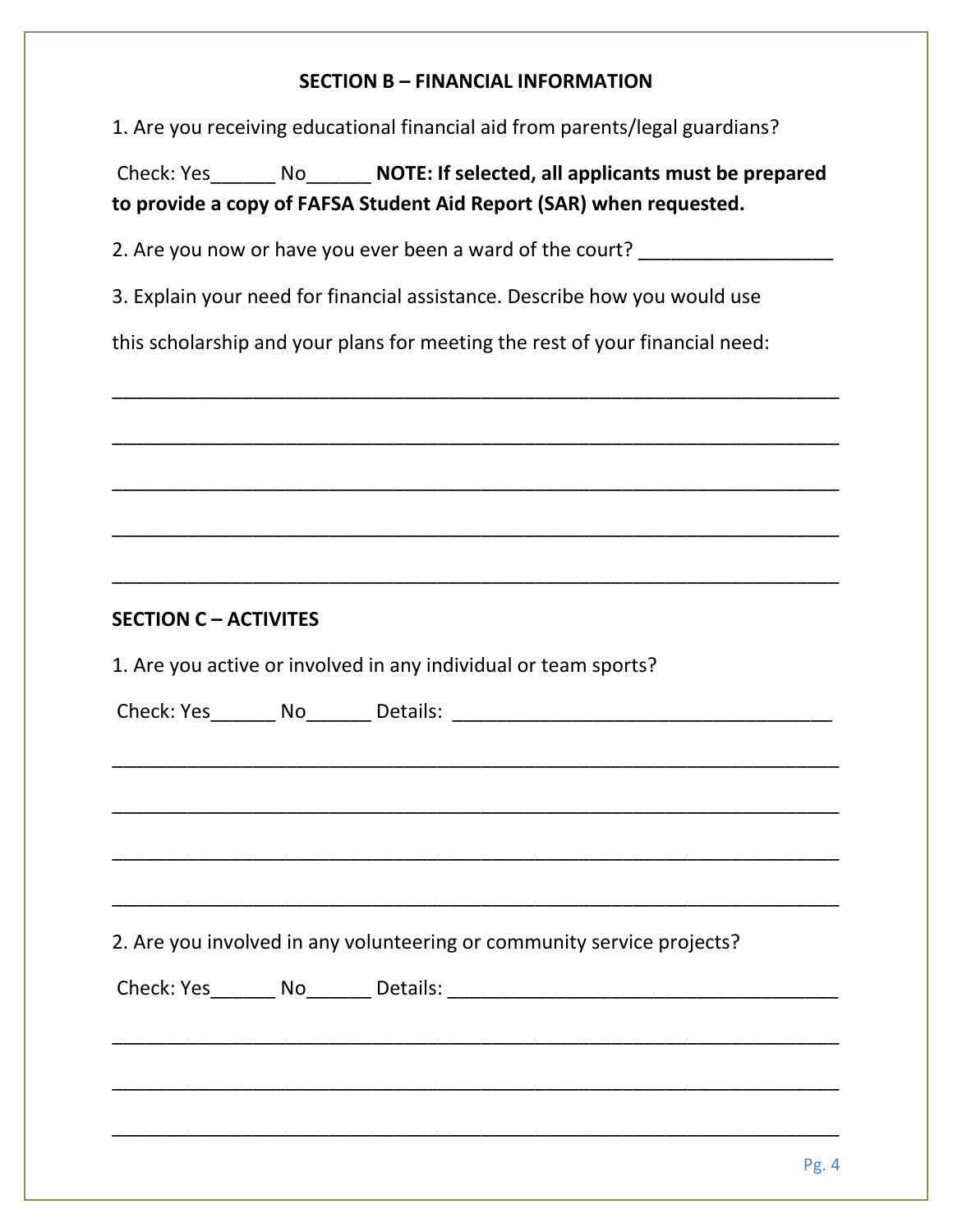| 3. Are you working? |  |  |
|---------------------|--|--|
|                     |  |  |

### **SECTION D – ESSAY**

1. Applicants must attach a 500 (minimum) word essay that addresses one of the following questions (add additional pages if necessary):

- 1. Where do you see yourself 5 years from now?
- 2. Discuss one example of personal adversity and how it impacted you.
- 3. What personal information do you wish to share with the Reginald Oliver Memorial Scholarship book voucher selection committee that sets you apart from other candidates?

\_\_\_\_\_\_\_\_\_\_\_\_\_\_\_\_\_\_\_\_\_\_\_\_\_\_\_\_\_\_\_\_\_\_\_\_\_\_\_\_\_\_\_\_\_\_\_\_\_\_\_\_\_\_\_\_\_\_\_\_\_\_\_\_\_\_\_

\_\_\_\_\_\_\_\_\_\_\_\_\_\_\_\_\_\_\_\_\_\_\_\_\_\_\_\_\_\_\_\_\_\_\_\_\_\_\_\_\_\_\_\_\_\_\_\_\_\_\_\_\_\_\_\_\_\_\_\_\_\_\_\_\_\_\_

\_\_\_\_\_\_\_\_\_\_\_\_\_\_\_\_\_\_\_\_\_\_\_\_\_\_\_\_\_\_\_\_\_\_\_\_\_\_\_\_\_\_\_\_\_\_\_\_\_\_\_\_\_\_\_\_\_\_\_\_\_\_\_\_\_\_\_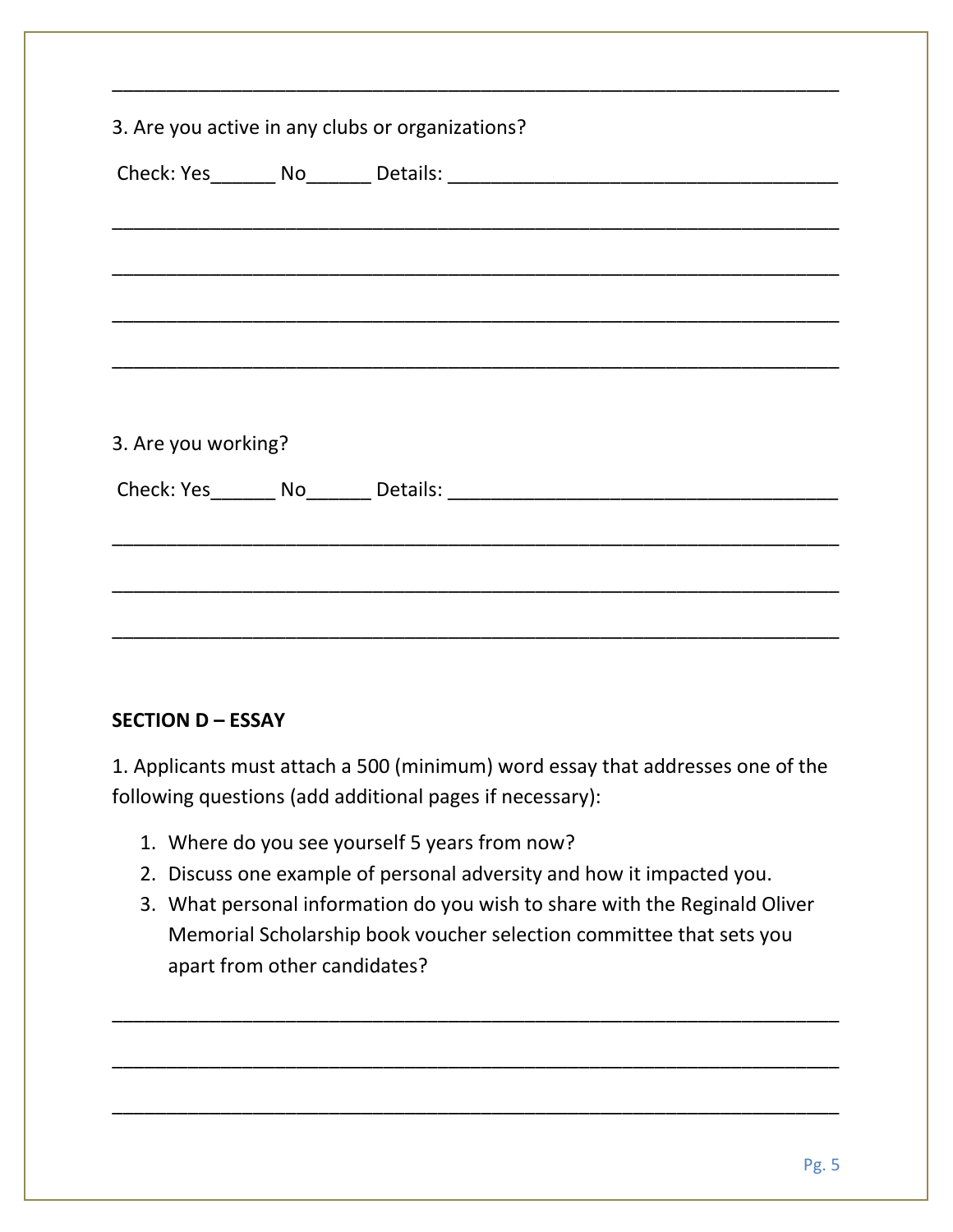|  |  | Pg. 6 |
|--|--|-------|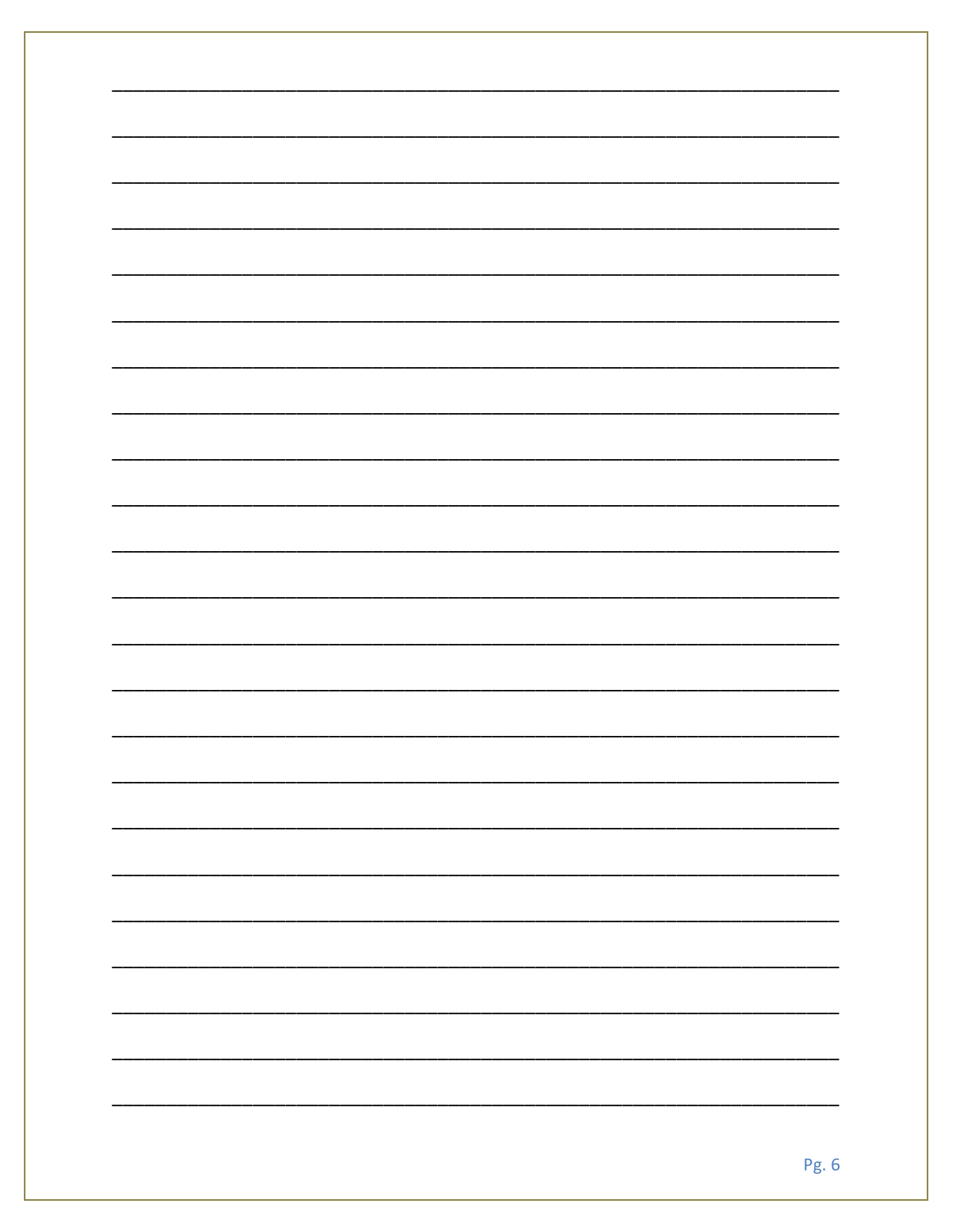| Pg. 7 |  |
|-------|--|